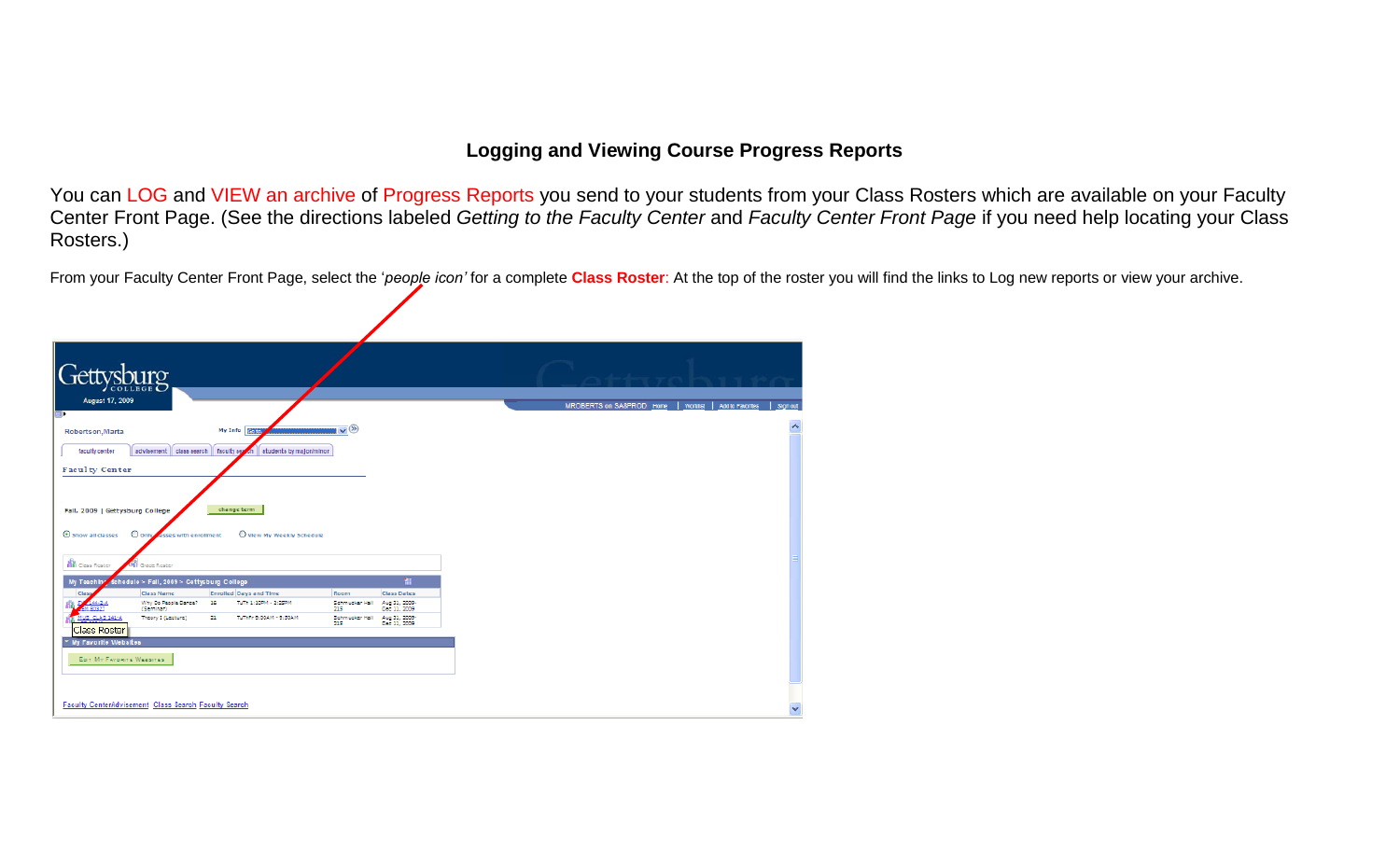To Log Progress, Midterm Deficiency, or Final D/F Reports, select the blue link labeled Log Course Progress.<br>For your archive of reports for this class, select the blue link View Course Progress Archive.



 $\textcircled{}$  Hide photos  $\textcircled{}$  Include photos in list Select display option:

| Enrolled Students |                 |         |           |                       |                |      |                                                                                |             |                      |               |                                   |                   | Customize   Find   $\equiv$   |                  | $\mathbb{Z}$ 1-18 of 18 $\mathbb{Z}$ Last<br>First. |                              |
|-------------------|-----------------|---------|-----------|-----------------------|----------------|------|--------------------------------------------------------------------------------|-------------|----------------------|---------------|-----------------------------------|-------------------|-------------------------------|------------------|-----------------------------------------------------|------------------------------|
|                   | Notify Photo ID |         | Adv       | Email Name            | Grade<br>Basis |      | Units Program and Plan                                                         | Dea         | Majors               | <b>Minors</b> | <b>Concentrations</b>             | Level             | <b>Expected</b><br>Graduation | Cell             | <b>Advisors</b>                                     | <b>Status</b><br><b>Note</b> |
| □<br>14           | 隁               | 5508492 | lΘ        | Ruhl, Emilly Jean     | Graded         | 1.00 | <b>Liberal Arts and</b><br>Sciences -<br><b>Bachelor</b> of<br>Arts/Undeclared | l B.A       | Undeclared           |               | Health Professions<br>Preparation | First Year        | Spring,<br>2013               | 610/763-<br>2748 | Platt, Rutherlord Vance<br>Stuampfie, Kristin J.    |                              |
| □<br>12.5         | 医               | 5561221 | lε        | Walla, Arman Singh    | Graded         | 1.00 | <b>Liberal Arts and</b><br>Sciences -<br><b>Bachelor</b> of<br>Arts/Undeclared | lea         | Undeclared           |               |                                   | <b>First Year</b> | Spring,<br>2013               | 973/986-<br>5759 | Thompson, Currie Kerr                               |                              |
| □<br>16           | 图               | 5500573 | <b>IS</b> | Watkins, Emily Luella | Graded         | 1.00 | <b>Liberal Arts and</b><br>Sciences -<br>Bachelor of<br>Arts/Undeclared        | <b>BMUS</b> | Music<br>Performance |               |                                   | First Year        | Spring,<br>2013               | 203/520-<br>5265 | Hoke, Sharon Kay                                    |                              |

NOTIFY SELECTED STUDENTS

NOTIFY LISTED STUDENTS PRINTER FRIENDLY VERSION

Return to Faculty Center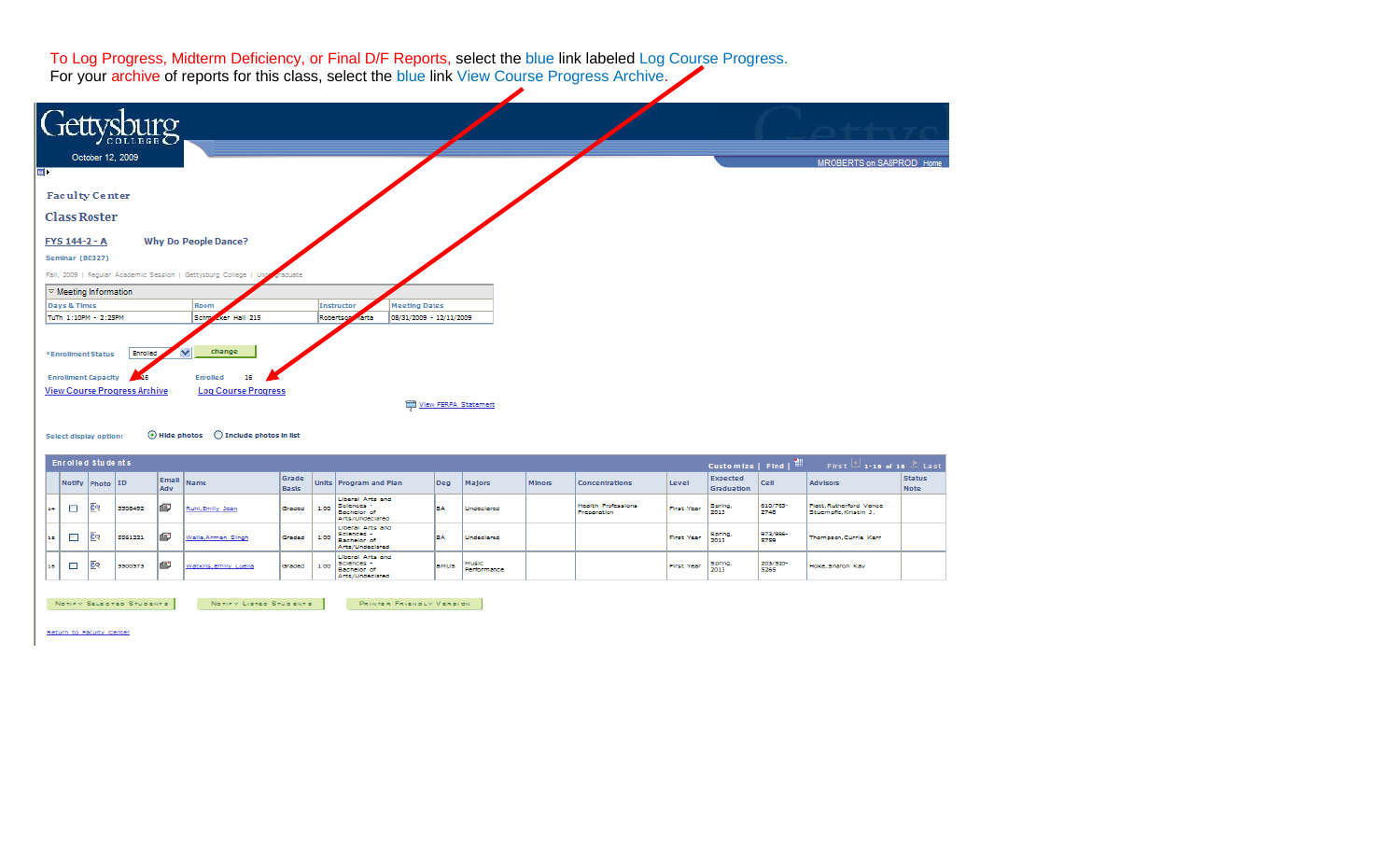In the Log Course Progress tool you will see a 'block' for each student, where you can select the Type of Report, a Grade, a variety of Report Reasons, and write free Comments. You must select the TYPE of report, but you can choose among the other options for your report.

|      | $\overline{\mathbf{v}}$<br>Type:<br>Tabor, Benjamin Sewell<br>٧<br>Grade:<br>$\triangleright$ Report Reasons | Comments | Distribute? |
|------|--------------------------------------------------------------------------------------------------------------|----------|-------------|
| Save | Clear                                                                                                        |          |             |

Use the drop-down menu to select one of the three types of report.

.

**Standard Reports** can be logged at any time throughout the semester to send positive encouragement or warn of poor progress or other difficulties.

**Midterm Deficiency Reports** should be logged for students making unsatisfactory progress (C- or worse). The time window for these reports is noted on the academic calendar. **Final D&F Report** You should log these reports with commentary or Report Reasons for students who earn course grades of D/F. Your comments assist the Academic Standing Committee and the Deans of Academic Advising.

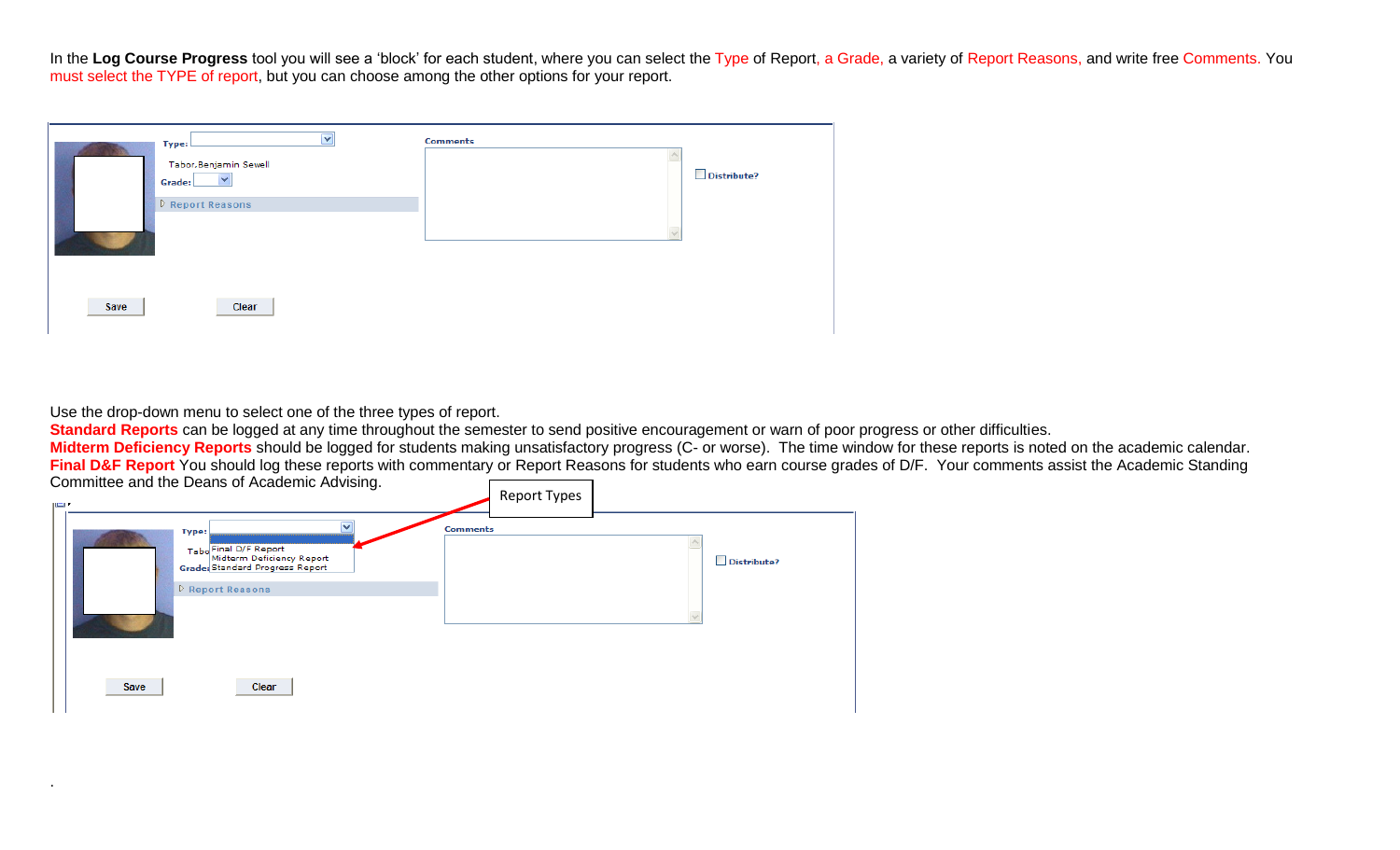| $\overline{\phantom{a}}$         |              |                     |             |
|----------------------------------|--------------|---------------------|-------------|
| Type:                            | $\checkmark$ | <b>Comments</b>     |             |
| Tabor, Benjamin Sewell<br>Grade: |              |                     | Distribute? |
| $P$ Repo $A$<br>$A+$             | ons          |                     |             |
| А-<br>в<br>$B +$<br>в-           |              |                     |             |
| c<br>$C +$<br>c-                 |              |                     |             |
| D<br>D+<br>Save<br>D-            | Clear        |                     |             |
| F<br><b>NF</b><br>s              |              |                     |             |
| 'ω                               | $\mathbf{v}$ | <b>Construction</b> |             |

Grade drop down menu: If you wish to include a course grade, select the student's approximate letter grade or use the general grades "S" (Satisfactory) or "U" (Unsatisfactory).

**Report Reasons:** Select the arrow in this field to access a grid of typical course evaluation items. You can check one or more boxes for any item that is appropriate.

| Tabor, Benjamin Sewell<br>$\checkmark$<br>Grade: |        |        |        |                              | $\land$ | Distribute? |
|--------------------------------------------------|--------|--------|--------|------------------------------|---------|-------------|
| $\nabla$ Report Reasons                          |        |        |        |                              |         |             |
| Collapse section                                 |        |        |        | <b>Good</b> Poor Late Missed |         |             |
| Assignment(s)                                    | $\Box$ | $\Box$ | $\Box$ | $\Box$                       |         |             |
| Attendance                                       | $\Box$ | □      | $\Box$ | $\Box$                       |         |             |
| Attention in Class                               | $\Box$ | $\Box$ | □      | $\Box$                       |         |             |
| Collaborative Work                               | $\Box$ | $\Box$ | $\Box$ | $\Box$                       |         |             |
| Effort                                           | $\Box$ | $\Box$ | $\Box$ | $\Box$                       |         |             |
| Exam(s)                                          | $\Box$ | □      | $\Box$ | $\Box$                       |         |             |
| Ideas                                            | $\Box$ | □      | $\Box$ | $\Box$                       |         |             |
| Initiative                                       | $\Box$ | □      | $\Box$ | $\Box$                       |         |             |
| Lab(s)                                           | $\Box$ | $\Box$ | $\Box$ | $\Box$                       |         |             |
| Oral Presentation(s)                             | $\Box$ | □      | $\Box$ | $\Box$                       |         |             |
| Participation                                    | $\Box$ | □      | $\Box$ | $\Box$                       |         |             |
| Preparation                                      | $\Box$ | $\Box$ | $\Box$ | $\Box$                       |         |             |
| Project(s)                                       | $\Box$ | $\Box$ | $\Box$ | $\Box$                       |         |             |
| Quiz(zes)                                        | $\Box$ | $\Box$ | $\Box$ | $\Box$                       |         |             |
| Written Assignment(s)                            | $\Box$ | □      | $\Box$ | $\Box$                       |         |             |